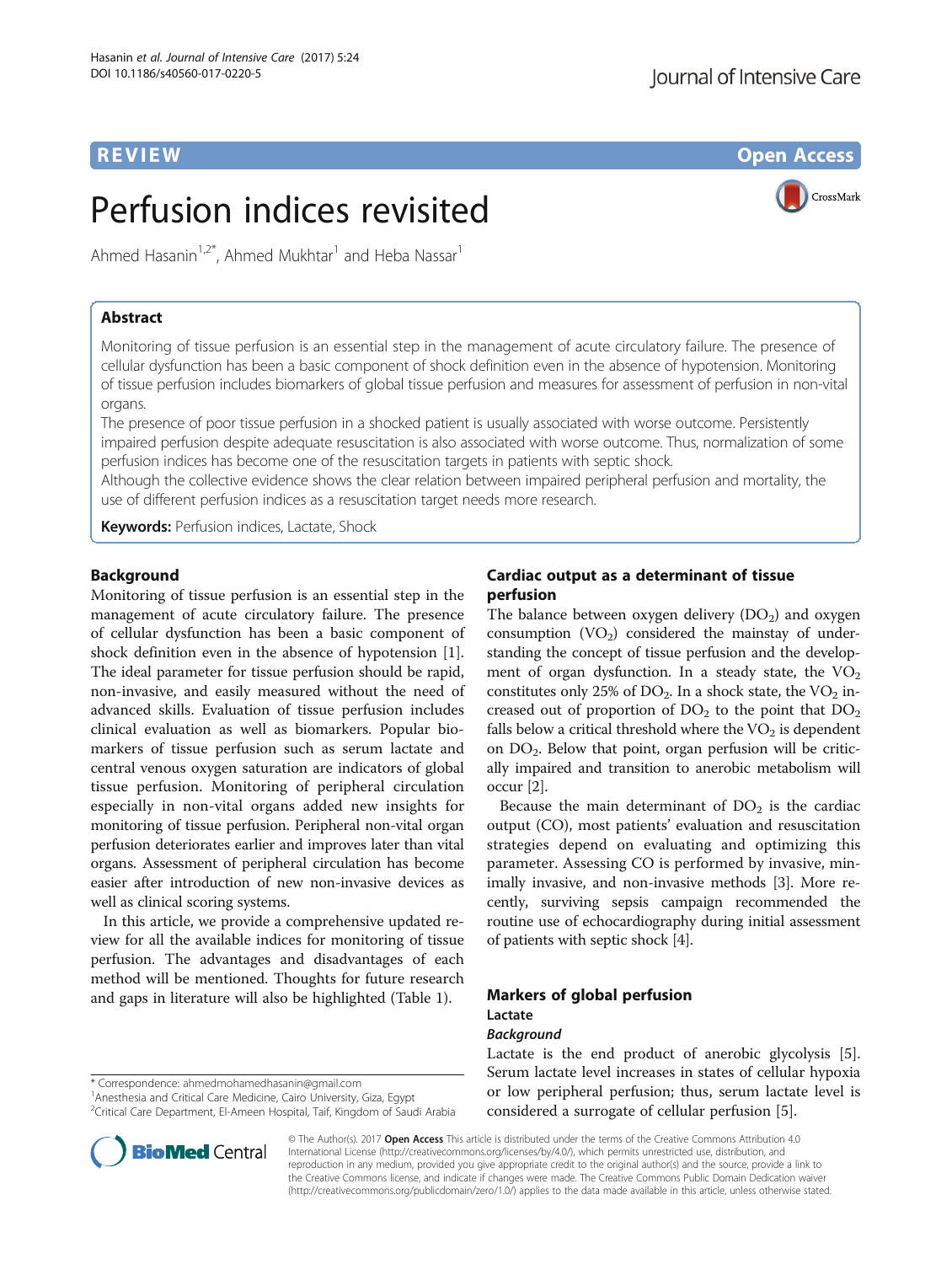<span id="page-1-0"></span>Table 1 Perfusion indices: evidence and disadvantages

| Measure                        | Evidence      | Disadvantages                                                                                     |
|--------------------------------|---------------|---------------------------------------------------------------------------------------------------|
| Lactate                        | Meta-analysis | Needs blood sampling<br>Laboratory time<br>Could be elevated in other conditions than shock       |
| ScvO <sub>2</sub>              | <b>RCT</b>    | Needs central catheter<br>Less useful under anesthesia                                            |
| $P (v-a) CO2$                  | Cohort        | Needs central catheter<br>Needs blood sampling<br>Laboratory time                                 |
| Temperature gradients          | Cohort        | $T_{\text{c-toe}}$ is affected by hypothermia and room temperature                                |
| LV strain                      | Cohort        | Needs expert operator                                                                             |
| Skin mottling                  | Cohort        | Limited value in burns, amputations, and in dark skin                                             |
| Capillary refill time          | Cohort        | Index CRT: inter-rater variability<br>Knee CRT: limited value in dark skin                        |
| PPI                            | Cohort        | Needs an expensive device and electrodes                                                          |
| StO <sub>2</sub>               | Cohort        | Needs NRIS and electrodes<br>Less accurate in septic shock<br>Less accurate in early shock stages |
| P <sub>1</sub> CO <sub>2</sub> | Cohort        | Needs special monitor and electrodes<br>No definitive cutoff value                                |
| OCT                            | RCT           | Needs special monitor and electrodes<br>Restricted to intubated patients                          |
| Sublingual microcirculation    | Cohort        | Needs special device                                                                              |

CRT capillary refill time, LV left ventricular, NRIS near-infrared spectroscopy, OCT oxygen challenge test, Ptco<sub>2</sub> subcutaneous partial oxygen pressure, PPI peripheral perfusion index, P (v-a) CO<sub>2</sub> central-venous-arterial oxygen gradient, RCT randomized controlled trial, ScvO<sub>2</sub> central venous oxygen saturation, StO<sub>2</sub> tissue oxygen saturation,  $T_{\text{c-toe}}$  central-to-toe temperature gradient,  $T_{\text{skin-diff}}$  temperature gradient between fingertip and forearm

#### Selectivity and sensitivity in clinical settings

Lactate is the most frequently used marker of tissue perfusion [[6\]](#page-6-0). Lactic acidosis is a predictor of in-hospital mortality in septic shock [\[7](#page-6-0), [8\]](#page-6-0). Increased lactate clearance during resuscitation of septic shock was associated with improved outcomes [[9\]](#page-6-0).

## Usefulness in other settings

Lactic acidosis is a predictor of in-hospital mortality in trauma [[10\]](#page-6-0) and cardiac arrest [\[11\]](#page-6-0).

#### Degree of invasiveness

It is minimally invasive but needs available blood gas analysis.

## Mixed and central venous oxygen saturation Background

Mixed venous oxygen saturation  $(SvO<sub>2</sub>)$  is an indicator for adequate oxygen delivery  $(DO_2)$  [\[1](#page-5-0)]; thus, the change in  $\text{SvO}_2$  reflects the change in cardiac output as long as other determinants of  $DO<sub>2</sub>$  are stable [\[1](#page-5-0)]. In healthy individuals,  $\text{SvO}_2$  value is 75% while in critically ill patients, its value is 70% [\[1\]](#page-5-0). Central venous oxygen saturation  $(ScvO<sub>2</sub>)$  is another indicator for oxygen delivery; however, the evidence on the correlation between  $ScvO<sub>2</sub>$  and  $SvO<sub>2</sub>$ is not clear  $[12, 13]$  $[12, 13]$  $[12, 13]$  $[12, 13]$ . ScvO<sub>2</sub> reflects perfusion status in the upper body and is not affected by blood coming from the lower body nor coronary sinus [[14](#page-6-0)]. In healthy individuals, ScvO<sub>2</sub> is lower than SvO<sub>2</sub> [[15](#page-6-0)]; however, in shocked patients,  $ScvO<sub>2</sub>$  may exceed  $SvO<sub>2</sub>$  by up to 20% due to redistribution of blood to the upper body [[16, 17](#page-6-0)].

## Selectivity and sensitivity in clinical settings

Although  $ScvO<sub>2</sub>$  and  $SvO<sub>2</sub>$  are not interchangeable,  $S\text{cvO}_2$  is still useful as a predictor of outcome in septic shock. Persistently low  $ScvO<sub>2</sub>$  during resuscitation is associated with poor outcomes in septic shock patients [[18, 19\]](#page-6-0). Despite its clinical value, maintenance of  $ScvO<sub>2</sub>$ is no longer a resuscitation goal in the new surviving sepsis campaign guidelines [\[4](#page-5-0)].

## Usefulness in other settings

Despite the limited value of  $ScvO<sub>2</sub>$  under general anesthesia, it was reported as a valuable measure in cardiac surgery patients where lower  $ScvO<sub>2</sub>$  values were associated with more complications [[20](#page-6-0)]; moreover, in a randomized controlled trial, maintenance of  $ScvO<sub>2</sub>$  of at least 70% was associated with lower complications in cardiac surgery patients [[21\]](#page-6-0).

## Limitations and degree of invasiveness

In addition to the need to central venous catheter,  $ScvO<sub>2</sub>$ is usually less informative under general anesthesia because the use of neuromuscular blockers decreases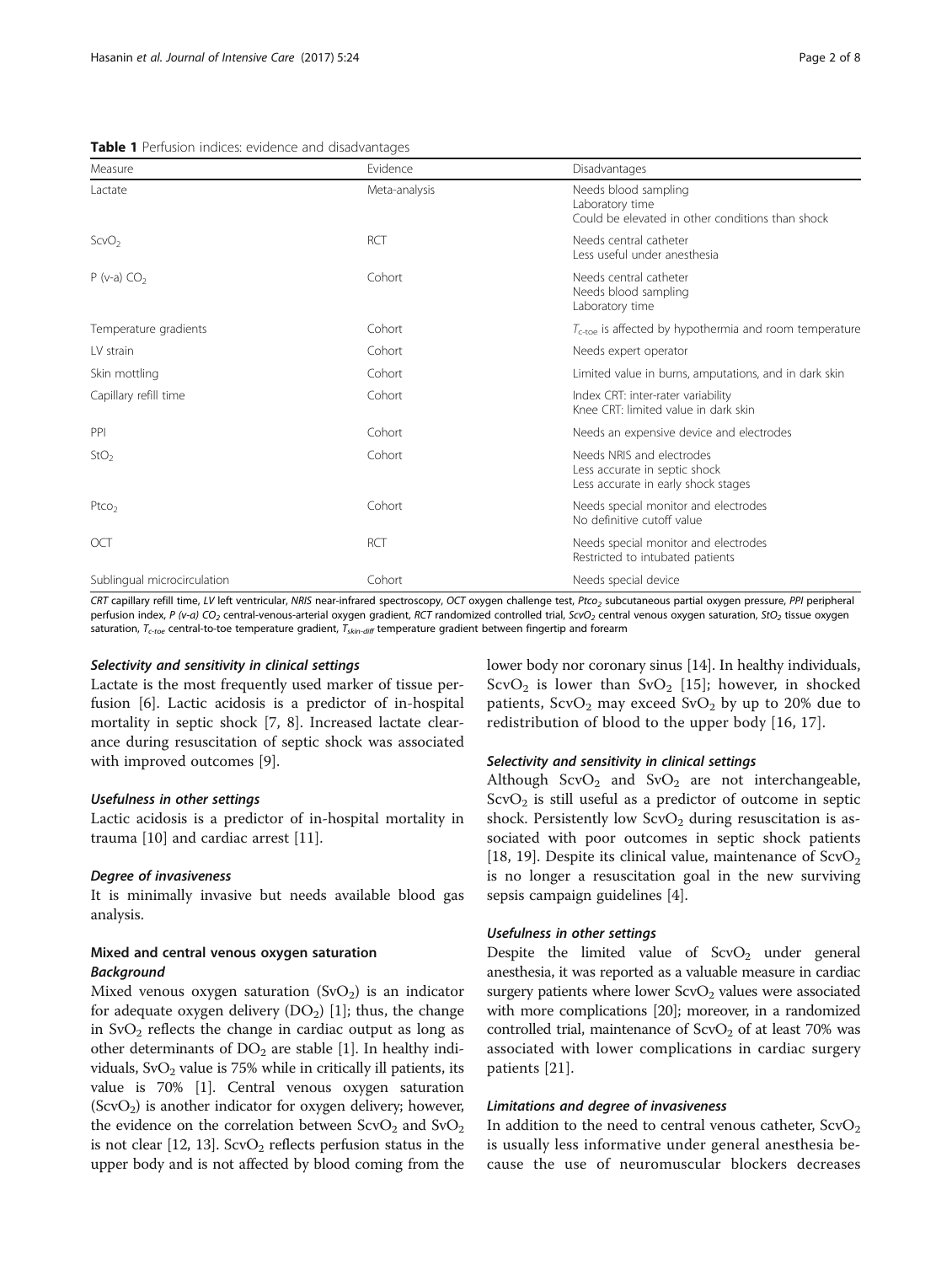oxygen consumption; moreover, the use of high fraction of inspired oxygen usually (FiO<sub>2</sub>) corrects hypoxemia and increases  $DO<sub>2</sub>$  [[22\]](#page-6-0).

## $CO<sub>2</sub>$  gap (P (v-a)  $CO<sub>2</sub>$ ) **Backaround**

The difference between  $PCO<sub>2</sub>$  in central venous blood and  $PCO<sub>2</sub>$  in arterial blood is known as central-venous-arterial  $CO<sub>2</sub>$  gap (P (v-a)  $CO<sub>2</sub>$ ). P (v-a)  $CO<sub>2</sub>$  has been considered as an indicator of the adequacy of venous blood flow to wash out  $CO<sub>2</sub>$  in peripheral tissues [\[23](#page-6-0)]. Elevated P (v-a)  $CO<sub>2</sub>$  (above 6 mmHg) occurs in cases of decreased systemic blood flow. Normalization of P (v-a)  $CO<sub>2</sub>$  during resuscitation was associated with normalization of serum lactate [\[24\]](#page-6-0).

## Selectivity and sensitivity in clinical settings

P (v-a)  $CO<sub>2</sub>$  is negatively correlated with cardiac output in septic shock patients [[25\]](#page-6-0); thus,  $P$  (v-a)  $CO_2$  is a useful parameter to assess the adequacy of tissue perfusion during resuscitation of patients in septic shock [\[24](#page-6-0)]. Persistence of high P (v-a)  $CO<sub>2</sub>$  during early resuscitation of septic shock is associated with poor outcomes [[26](#page-6-0)].

In cases with decreased  $ScvO_2$ , a high P (v-a)  $CO_2$  denotes that tissue hypoperfusion is due to inadequate cardiac output, whereas normal  $P$  (v-a)  $CO<sub>2</sub>$  denotes that improving cardiac output is unlikely to improve the oxy-gen delivery to the tissues [\[23](#page-6-0)]. In cases of normal  $ScvO<sub>2</sub>$ and P (v-a)  $CO<sub>2</sub>$  with evidence of anerobic metabolism (i.e., elevated serum lactate), manipulation of macrocirculation would be not effective to improve the condition because this denotes mitochondrial or microcirculatory disturbances [\[23\]](#page-6-0).

## Usefulness in other settings

In addition to its value in septic shock patients,  $P$  (v-a)  $CO<sub>2</sub>$  is also negatively correlated with cardiac output in cardiogenic shock patients [\[27\]](#page-6-0) and patients with severe isovolemic anemia [\[28](#page-6-0)].

## Limitations and degree of invasiveness

Assessment of P (v-a)  $CO<sub>2</sub>$  needs the presence of both arterial and central venous lines.

## Left ventricular strain

## Background

Left ventricular longitudinal strain (LVS) is defined as "the percentage distance shortening of the endocardium along its length" [\[29](#page-6-0)]. The traditional parameter for assessment of left ventricular function is ejection fraction; however, this parameter could be confounded by cardiac preload and heart rate; moreover, it is highly operator dependent; thus, LVS appears as a novel method for evaluation of systolic function that could help in early detection of myocardial ischemia [\[30\]](#page-6-0).

## Selectivity and sensitivity in clinical settings

In a prospective observational study [\[31\]](#page-6-0), the ability of LVS as a measure for oxygen delivery was evaluated. LVS was associated with elevated serum lactate and low  $S$ cv $O<sub>2</sub>$  in patients with septic shock. The findings of the aforementioned study suggest that LVS could be a noninvasive surrogate for assessment of tissue perfusion.

## Usefulness in other settings

There is no available evidence.

## Limitations and degree of invasiveness

This parameter is limited by the need of an expert echocardiography operator [[31\]](#page-6-0). A summary for global and local indices is provided in Table [1.](#page-1-0)

## Markers of local perfusion

## Temperature values and gradients

Background

Skin temperature is a traditional sign of peripheral vasoconstriction. Critically ill patients with cold skin temperature have lower cardiac index, lower Svo2, and higher serum lactate compared to patients with warm skin temperature [[32\]](#page-6-0). Temperature gradients are better subjective methods for assessment of peripheral perfusion [\[33](#page-6-0), [34](#page-6-0)].

Central-to-toe temperature  $(T_{\text{c-toe}})$  is the difference between central temperature measured at the tympanic membrane and temperature at the ventral surface of the big toe measured by a skin probe.  $T_{\text{c-toe}}$  gradient has been used as a measure of peripheral vasoconstriction; however, it has the disadvantage of being affected hypothermia as well as room temperature [\[34](#page-6-0)].

The temperature gradient between fingertip and forearm  $(T<sub>skin-diff</sub>)$  has also been reported as a marker of peripheral vasoconstriction.  $T_{\text{skin-diff}}$  is the difference between the temperatures at the index and at the radial side of the forearm measured using two skin probes.  $T_{\text{skin-diff}}$  has the advantage of not being affected by the ambient temperature because the change in ambient temperature affects both fingertip and forearm equally [[34, 35\]](#page-6-0).

## Selectivity and sensitivity in clinical settings

 $T_{\text{c-toe}}$  more than 7 °C and  $T_{\text{skin-diff}}$  more than 0 °C are indi-cators for vasoconstriction [[34](#page-6-0)].  $T_{\text{skin-diff}}$  more than 2 and 4 °C indicates the presence of intermediate and severe vasoconstriction respectively [\[35](#page-6-0)]. There is an association between  $T_{\text{skin-diff}}$  and poor outcomes in abdominal surgery patients [\[35\]](#page-6-0) and in patients with acute circulatory failure.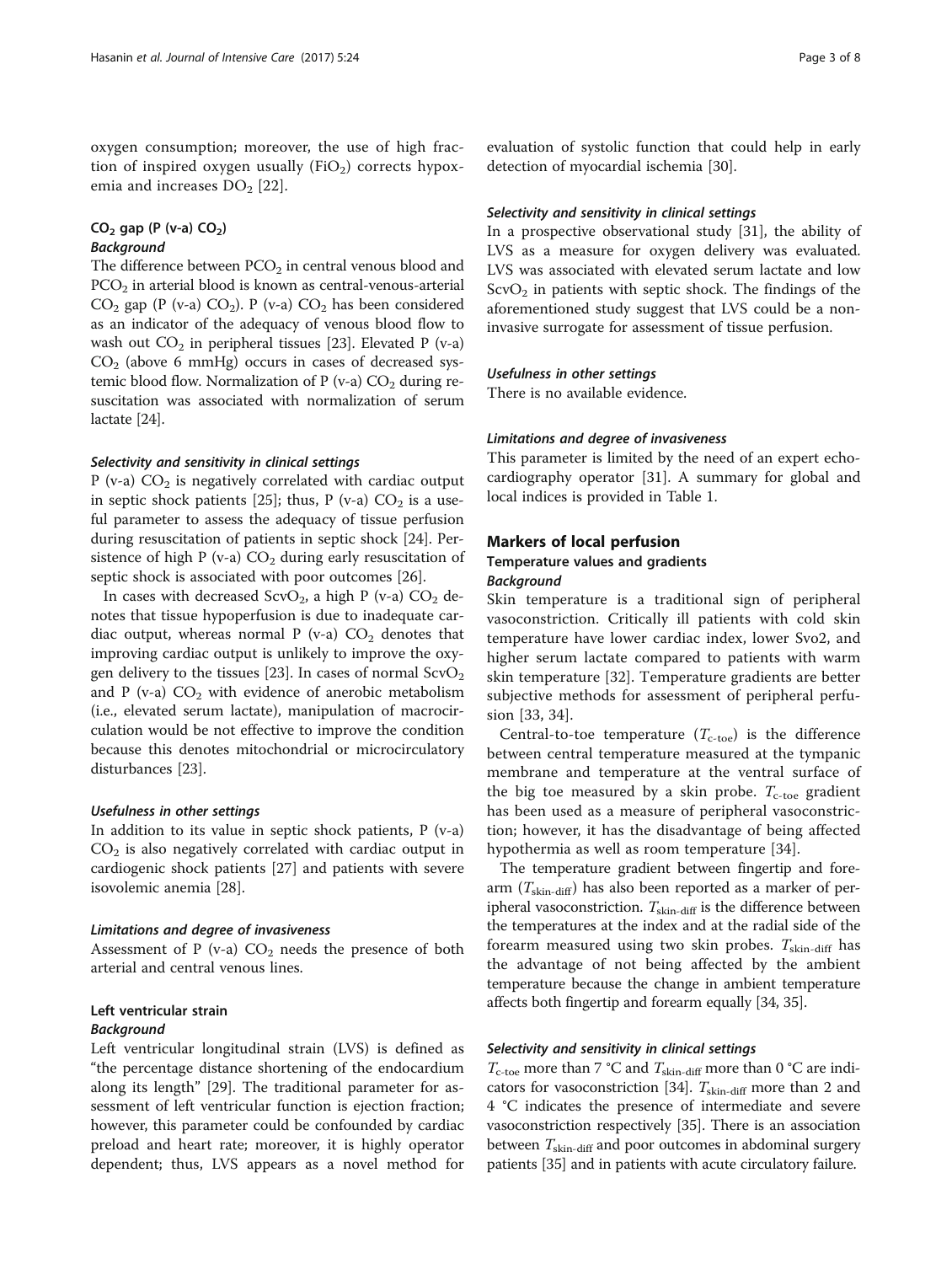## Usefulness in other settings

The persistence of peripheral perfusion alterations after reversal of therapeutic hypothermia are associated with poor outcomes in cases of out-of-hospital arrest [\[36](#page-6-0)]. In cardiac surgery patients, the transition from peripheral vasoconstriction to vasodilatation (measured by skin surface gradient) is associated with shorter time to extubation after both normothermic and hypothermic cardiopulmonary bypass [\[37](#page-6-0)].

## Limitations and degree of invasiveness

It is a non-invasive parameter.  $T_{\text{c-toe}}$  is affected by hypothermia and room temperature.

## Skin mottling

#### Background

Skin mottling is defined as "patchy skin discoloration." Skin mottling usually manifests around the knees and might extend to other sites of peripheral circulation such as fingers and ears [\[33\]](#page-6-0). Skin mottling is a result of heterogeneous small vessel vasoconstriction [[38\]](#page-6-0). Skin mottling is an easily assessed sign of peripheral hypoperfusion [[38\]](#page-6-0).

## Selectivity and sensitivity in clinical settings

A six-grade scoring system (ranging from 0 to 5) has been introduced by Ait-Oufella and colleagues depending on the extent of skin mottling around the knee [\[39](#page-6-0)]. Skin mottling score (SMS) ranges from 0: no mottling, 1: a coin sized mottling area at the knee center, 2: a mottling area that does not extend above the upper margin of knee cap, 3: a mottling area localized to the lower thigh, 4: a mottling area reaching the upper thigh below the groin fold, to 5: extensive mottling reaching above the groin fold [[39](#page-6-0)]. SMS could be subjective estimate of the severity of peripheral hypoperfusion [\[39](#page-6-0)]. Higher SMS (scoring 4 to 5) was associated with poor patient outcome in general ICU population [[40\]](#page-6-0) and in patients with septic shock [[41](#page-6-0)]. A good correlation was reported between changes in both mottling score and skin perfusion (assessed by laser Doppler) during resuscitation of septic shock patients [\[42](#page-6-0)]. Prolonged skin mottling more than 6 h was associated with ICU mortality independently from severity scoring systems [\[40](#page-6-0)].

#### Usefulness in other settings

There is no available evidence.

## Limitations and degree of invasiveness

It is a non-invasive parameter. It has a limited value in burns, amputations, and in dark skin.

## Capillary refill time (CRT) **Background**

CRT is defined as "the time needed for skin's color to return to baseline on a finger's tip after application of blanching pressure" [[33](#page-6-0)]. CRT can be clinically measured over the fingertip [\[35, 43\]](#page-6-0) or over the knee area [\[43](#page-6-0)]. CRT is a measure of peripheral capillary blood flow [\[33](#page-6-0)].

#### Selectivity and sensitivity in clinical settings

CRT showed a good correlation with urinary output and serum lactate levels [\[43\]](#page-6-0). Prolonged CRT has been associated with poor outcomes in septic shock patients [[43](#page-6-0)] and in non-selected critically ill patients [\[34](#page-6-0)] with a cutoff value that ranged between 2.5 and 5 s. Normalization of CRT was associated with improved survival rate in septic shock patients [[44\]](#page-6-0).

## Usefulness in other settings

Prolonged CRT has also been associated with poor outcomes in patients following abdominal surgery [\[35](#page-6-0)].

#### Limitations and degree of invasiveness

It is a non-invasive parameter. Index CRT has the disadvantage of inter-rater variability. Knee CRT has a limited value in dark skin.

## Peripheral perfusion index (PPI) Background

PPI represents "the ratio between the pulsatile and nonpulsatile component of the light reaching the pulse oximeter" [\[45\]](#page-6-0). As the pulsatile (arterial) flow is the only portion affected with vasoconstriction and vasodilatation, PPI has been considered as a numerical non-invasive measure for peripheral perfusion. PPI decreases in states of hypoperfusion due to decreased pulsatile component with a constant non-pulsatile component of blood flow [[45](#page-6-0)].

## Selectivity and sensitivity in clinical settings

The change in PPI reflects the change in other measures of hypoperfusion such as temperature gradients [\[45](#page-6-0)], lactate, and P (v-a)  $CO<sub>2</sub>$  [[46\]](#page-6-0). In critically ill patients, PPI less than 1.4 is a marker of hypoperfusion [[45\]](#page-6-0); also, PPI less than 0.6 is an independent factor for 30-day mortality [[46\]](#page-6-0). In septic shock patients, PPI less than 0.3 predicted vasopressor therapy [\[47](#page-6-0)] and below 0.2 predicted mortality [[48\]](#page-6-0).

## Usefulness in other settings

Persistent decrease in PPI is associated with poor outcome after therapeutic hypothermia for out-of-hospital arrest [[36\]](#page-6-0) and in major abdominal surgery patients [[35](#page-6-0)].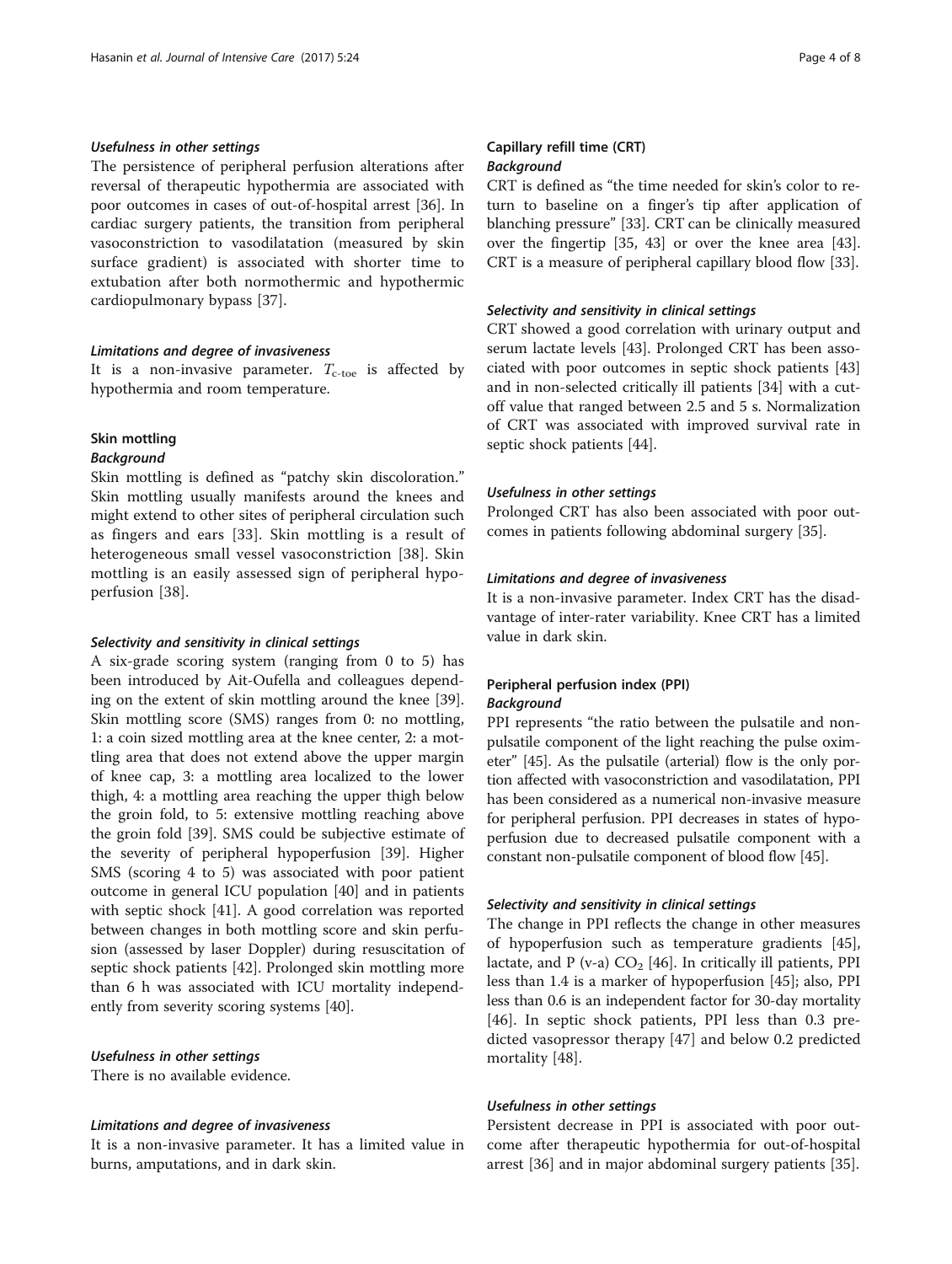## Limitations and degree of invasiveness

PPI is a non-invasive measure; however, it needs a special pulse oximeter. PPI is characterized by high skewness [[45\]](#page-6-0) and high inter-individual variability [\[49](#page-6-0)]; thus, it is more useful in trend monitoring for follow-up rather than being used as a single measure [[49\]](#page-6-0).

## Tissue oxygen saturation  $(StO<sub>2</sub>)$ Background

 $StO<sub>2</sub>$  is measured using near-infrared spectroscopy (NIRS) [\[6](#page-6-0)]. Measurement by  $StO<sub>2</sub>$  is based on the difference in light absorption between oxy- and deoxyhemo-globins [[50\]](#page-6-0). StO<sub>2</sub> represents the hemoglobin oxygen saturation in the tissues [[6](#page-6-0)]. The normal value for  $StO<sub>2</sub>$ is 87% which represents the sum of arterial, venous, and capillary blood oxygen saturation [[51](#page-6-0)]. The most common sites for measurement of  $StO<sub>2</sub>$  are thenar and frontal.  $StO<sub>2</sub>$  decreases in states of hypoperfusion and hypoxia [[50](#page-6-0)].

## Selectivity and sensitivity in clinical settings

Thenar  $StO<sub>2</sub>$  decreases in situations of hypoperfusion according to shock severity [\[51](#page-6-0), [52\]](#page-6-0). In trauma patients, thenar  $StO<sub>2</sub>$  could discriminate patients in severe shock [[51\]](#page-6-0). Low thenar  $StO<sub>2</sub>$  during initial resuscitation of multiple trauma patients correlate with future development of multiple organ dysfunction [[53](#page-6-0)].

## Usefulness in other settings

StO2 could predict the need of blood transfusion in trauma patients [[54](#page-7-0)]. In cardiac surgery, cerebral oxygenation below 50% predicted poor postoperative cognitive dysfunction [\[55\]](#page-7-0); moreover, cerebral oxygenation showed good correlation with jugular venous saturation [[56](#page-7-0)].

## Limitations and degree of invasiveness

 $StO<sub>2</sub>$  is a non-invasive parameter; however, it has some limitations: firstly,  $StO<sub>2</sub>$  showed high variability among healthy volunteers, patients with mild and moderate shock; thus, its value is restricted to patients with severe shock [\[51](#page-6-0)]; secondly, this high variability makes  $StO<sub>2</sub>$  a useful parameter for trend monitoring rather than a sin-gle measure value [[49](#page-6-0)]. Thirdly,  $StO<sub>2</sub>$  is of low value in patients with septic shock [[6,](#page-6-0) [57\]](#page-7-0).

## Continuous transcutaneous oxygen measurement Background

Subcutaneous partial oxygen pressure ( $P_{\text{tco}_2}$ ) was previously measured using invasive subcutaneous probes [\[58](#page-7-0)]; however, newer technology facilitated  $Ptco<sub>2</sub>$  measurement using non-invasive transcutaneous probes [\[59, 60](#page-7-0)]. Ptco<sub>2</sub> has been more popular in neonates than adults [[61\]](#page-7-0). The limited use of Ptco<sub>2</sub> in adults is because of the lack of agreement between its value and arterial oxygen tension due to the thicker epidermis in adults compared to neonates [\[61\]](#page-7-0).

## Selectivity and sensitivity in clinical settings

Despite its low accuracy in adults,  $Ptco<sub>2</sub>$  has been reported as a useful predictor for outcomes in critically ill emergency patients [\[59](#page-7-0), [60\]](#page-7-0). A newer parameter, the oxygen challenge test (OCT), was reported as a tool for early diagnosis of poor peripheral perfusion [[48](#page-6-0), [62, 63](#page-7-0)]. OCT the Ptco<sub>2</sub> response to increasing Fio<sub>2</sub> to 1 for a 5-min duration. The  $Ptco<sub>2</sub>$  increased with increasing  $FiO<sub>2</sub>$  in non-shocked patients, whereas Ptco<sub>2</sub> poorly responded to increasing  $FiO<sub>2</sub>$  in shocked patients. An increase of 21 mmHg in Ptco<sub>2</sub> after OCT was associated with better patient outcome [[62](#page-7-0)]. Poor response to OCT was a predictor of mortality when reported before [[62, 63](#page-7-0)] or after [[48\]](#page-6-0) resuscitation. In a randomized controlled trial, Hu et al. [[64](#page-7-0)] investigated the use of OCT as a resuscitation target in patients with severe sepsis; they reported that a response of 25 mmHg or more to OCT would improve the patient outcome.

## Usefulness in other settings

There is no available evidence.

## Limitations and degree of invasiveness

Although it is a non-invasive measure,  $Ptco<sub>2</sub>$  has some limitations. Ptco<sub>2</sub> needs special monitor and electrodes. Moreover, there is no definitive cutoff value. The value of OCT is restricted to intubated patients only.

## Sublingual microcirculation

## Background

Visualization of sublingual microcirculation using handheld microscopes has recently gained widespread attention. Direct visualization of microcirculation focuses on vascular density, flow, and proportion of perfused vessels [\[65\]](#page-7-0). Assessment of microcirculation has been a research tool not applicable in the clinical bedside assessment. With the introduction of more advanced microscopes (CytoCam), bedside real-time assessment of microcirculation has been available with adequate agreement with the conventional image analysis [[66](#page-7-0)].

In a cross-sectional multicenter observational study, Lima et al. [[67](#page-7-0)] investigated the inter-rater reliability for 45 physicians and 16 nurses in subjective assessment of sublingual microcirculation; participants were asked to categorize the videos into good, bad, and very bad microcirculation. Results of the aforementioned study showed good agreement between the participant assessment and the conventional analysis [[67](#page-7-0)]. A recent protocol for real-time assessment of microcirculation was recently introduced by Naumann et al. [\[68\]](#page-7-0). Point of care microcirculation (POEM) is a 5-point scoring system that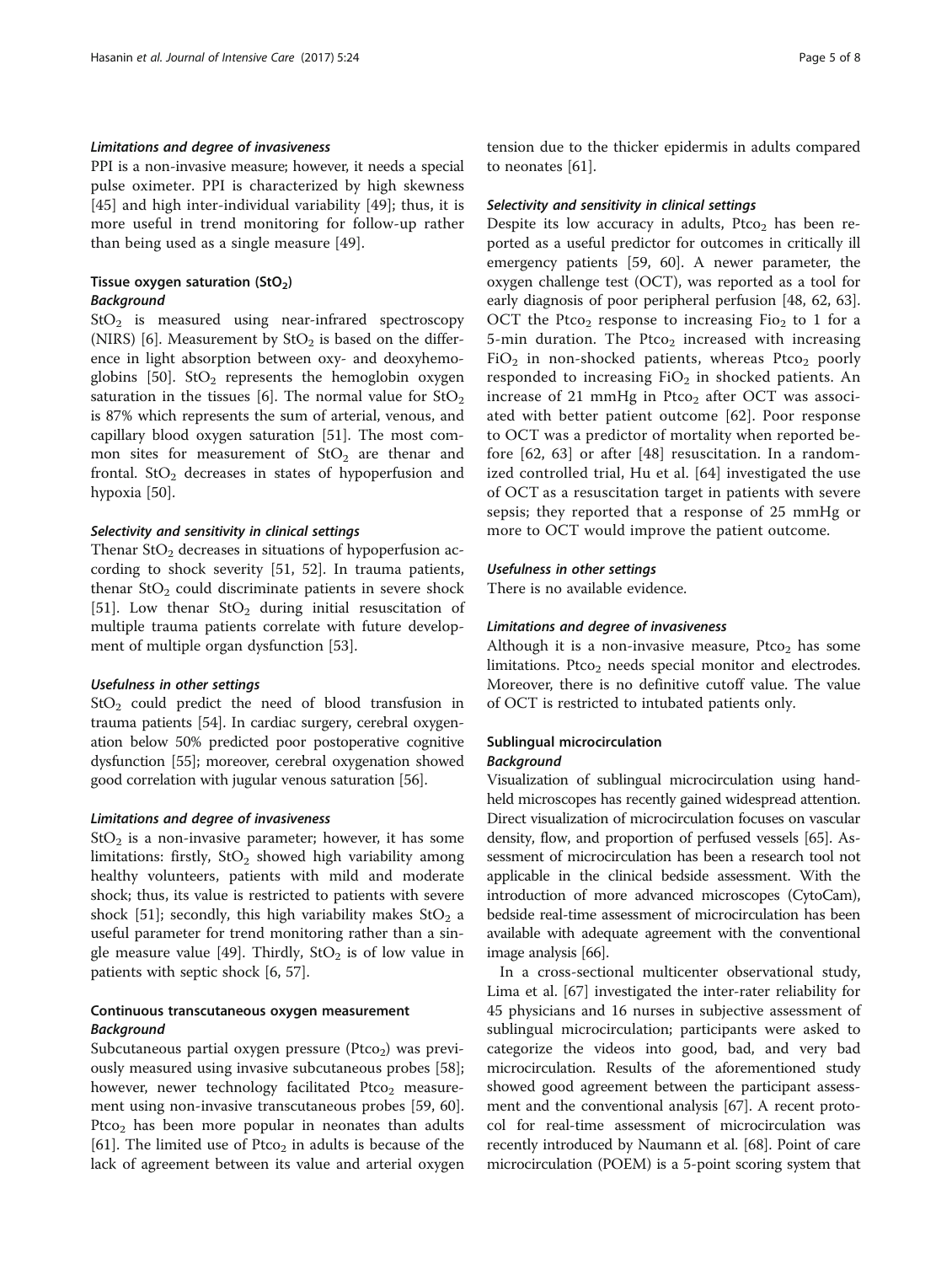<span id="page-5-0"></span>could be used for assessment of flow and heterogeneity with accepted inter-rater agreement [[68](#page-7-0)].

## Selectivity and sensitivity in clinical settings

It is still under research.

## Usefulness in other settings

There is no available evidence.

## Limitations and degree of invasiveness

Assessment of sublingual microcirculation is a noninvasive procedure. However, it has the disadvantage of the need of an expensive device.

## Perfusion-guided resuscitation

Although normalization of central indices of tissue perfusion (such as lactate and  $ScvO<sub>2</sub>$ ) has been an essential target of resuscitation of patients with septic shock [\[69](#page-7-0)], studies validating the value of targeting an improved peripheral perfusion markers are sparse. In an observational study, Hernandez and colleagues reported that early recovery of peripheral perfusion indices (such CRT,  $T_{\text{c-toe}}$  and P (v-a) CO<sub>2</sub>) is a marker of successful resuscitation of septic shock patients. In an animal study, Van Genderen et al. [[70\]](#page-7-0) reported a relationship between central and peripheral markers of perfusion during resuscitation of experimental shock; however, the rate of normalization of perfusion markers was dependent on the underlying type of shock. A randomized controlled trial (RCT) investigated the perfusion-based approach during resuscitation of 30 septic shock patients was conducted by the same group of authors [[71\]](#page-7-0). The aforementioned study reported that the perfusion-based approach resulted in lower fluid replacement, less organ dysfunction, and shorter length of stay [[71](#page-7-0)]. Larger RCTs are recommended to validate the perfusion-based approach and to set more clear steps of resuscitation.

## Conclusions

Monitoring of tissue perfusion includes biomarkers of global tissue perfusion, measures for assessment of perfusion in non-vital organs, and direct visualization of sublingual microcirculation.

Three main clinical implications for perfusion indices were reported. First, the presence of poor tissue perfusion in a shocked patient is usually associated with worse outcome. Second, persistently impaired perfusion despite adequate resuscitation is associated with worse outcome. Third, normalization of some perfusion indices (lactate and central venous oxygen saturation) has become one of the resuscitation targets in patients with septic shock.

Direct visualization of sublingual circulation represents a promising tool for evaluation of peripheral perfusion. Simple and user-friendly protocols are being introduced to facilitate the use of sublingual circulation as a bedside tool for assessment of shocked patients.

Although the collective evidence shows the clear relation between impaired peripheral perfusion and mortality, the use of different perfusion indices as a resuscitation target was not adequately investigated. Most of the data concerning the perfusion indices are extracted from observational trials with a few number of randomized controlled trials.

## Abbreviations

CRT: Capillary refill time; DO<sub>2</sub>: Oxygen delivery; ICU: Intensive care unit; LVS: Left ventricular strain; NIRS: Near-infrared spectroscopy; OCT: Oxygen challenge test; P (v-a) CO<sub>2</sub>: Central-venous-arterial CO<sub>2</sub> gap; POEM: Point of care microcirculation; PPI: Peripheral perfusion index; Ptco<sub>2</sub>: Subcutaneous partial oxygen pressure; RCT: Randomized controlled trial; ScvO<sub>2</sub>: Central venous oxygen saturation; SMS: Skin mottling score; StO<sub>2</sub>: Tissue oxygen saturation; SvO<sub>2</sub>: Mixed venous oxygen saturation;  $T_{\text{c-toe}}$ : Central-to-toe temperature;  $T_{\text{skin-diff}}$ : The temperature gradient between fingertip and forearm

#### Acknowledgements

We would like to thank Dr. Ahmed Shash professor and head of Department of Anesthesia and Critical Care Medicine, Cairo University for his continuous support.

#### Funding

This work was funded by Cairo University.

Availability of data and materials Not applicable.

## Authors' contributions

AH was responsible for writing the manuscript and collection of the data. AM was responsible for conception of the topic and revision of the manuscript. HN helped in writing and revising the manuscript. All authors read and approved the final manuscript.

#### Competing interests

The authors declare that they have no competing interests.

#### Consent for publication

Not applicable.

#### Ethics approval and consent to participate

Not applicable

## Publisher's Note

Springer Nature remains neutral with regard to jurisdictional claims in published maps and institutional affiliations.

## Received: 25 November 2016 Accepted: 7 March 2017 Published online: 14 March 2017

#### References

- 1. Vincent J-L, Pelosi P, Pearse R, Payen D, Perel A, Hoeft A, et al. Perioperative cardiovascular monitoring of high-risk patients: a consensus of 12. Crit Care. 2015;19(1):224.
- 2. Lighthall GK, Singh S. Perioperative maintenance of tissue perfusion and cardiac output in cardiac surgery patients. Semin Cardiothorac Vasc Anesth. 2014;18(2):117–36.
- 3. Jozwiak M, Monnet X, Teboul J-L. Monitoring: from cardiac output monitoring to echocardiography. Curr Opin Crit Care. 2015;21(5):395–401.
- 4. Rhodes A, Evans LE, Alhazzani W, Levy MM, Antonelli M, Ferrer R, et al. Surviving sepsis campaign. Crit Care Med. 2017;45(3):486–552.
- 5. Fuller BM, Dellinger RP. Lactate as a hemodynamic marker in the critically ill. Curr Opin Crit Care. 2012;18(3):267–72.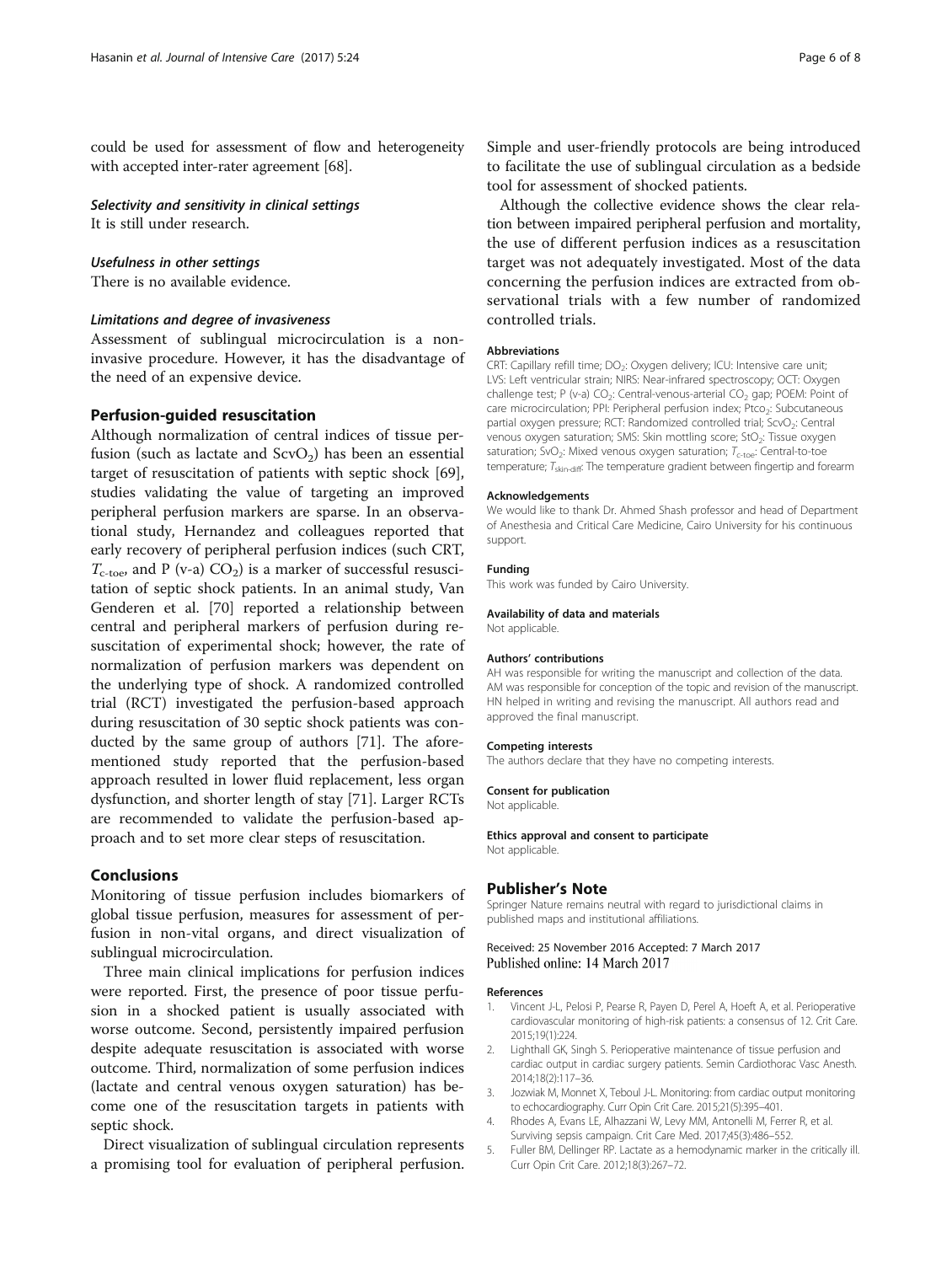- <span id="page-6-0"></span>6. Mayer K, Trzeciak S, Puri NK. Assessment of the adequacy of oxygen delivery. Curr Opin Crit Care. 2016;22:437–43.
- 7. Mikkelsen ME, Miltiades AN, Gaieski DF, Goyal M, Fuchs BD, Shah CV, et al. Serum lactate is associated with mortality in severe sepsis independent of organ failure and shock. Crit Care Med. 2009;37(5):1670–7.
- 8. Trzeciak S, Dellinger RP, Chansky ME, Arnold RC, Schorr C, Milcarek B, et al. Serum lactate as a predictor of mortality in patients with infection. Intensive Care Med. 2007;33(6):970–7.
- 9. Nguyen HB, Rivers EP, Knoblich BP, Jacobsen G, Muzzin A, Ressler JA, et al. Early lactate clearance is associated with improved outcome in severe sepsis and septic shock. Crit Care Med. 2004;32(8):1637–42.
- 10. Abramson D, Scalea TM, Hitchcock R, Trooskin SZ, Henry SM, Greenspan J. Lactate clearance and survival following injury. J Trauma. 1993;35(4):584–8. discussion 588–9.
- 11. Kliegel A, Losert H, Sterz F, Holzer M, Zeiner A, Havel C, et al. Serial lactate determinations for prediction of outcome after cardiac arrest. Medicine (Baltimore). 2004;83(5):274–9.
- 12. Chawla LS, Zia H, Gutierrez G, Katz NM, Seneff MG, Shah M. Lack of equivalence between central and mixed venous oxygen saturation. Chest. 2004;126(6):1891–6.
- 13. Dueck MH, Klimek M, Appenrodt S, Weigand C, Boerner U. Trends but not individual values of central venous oxygen saturation agree with mixed venous oxygen saturation during varying hemodynamic conditions. Anesthesiology. 2005;103(2):249–57.
- 14. Glamann DB, Lange RA, Hillis LD. Incidence and significance of a " step-down&quot: in oxygen saturation from superior vena cava to pulmonary artery. Am J Cardiol. 1991;68(6):695–7.
- 15. BARRATT-BOYES BG, WOOD EH. The oxygen saturation of blood in the venae cavae, right-heart chambers, and pulmonary vessels of healthy subjects. J Lab Clin Med. 1957;50(1):93–106.
- 16. Lee J, Wright F, Barber R, Stanley L. Central venous oxygen saturation in shock: a study in man. Anesthesiology. 1972;36(5):472–8.
- 17. Reinhart K, Rudolph T, Bredle DL, Hannemann L, Cain SM. Comparison of central-venous to mixed-venous oxygen saturation during changes in oxygen supply/demand. Chest. 1989;95(6):1216–21.
- 18. Pope JV, Jones AE, Gaieski DF, Arnold RC, Trzeciak S, Shapiro NI, et al. Multicenter study of central venous oxygen saturation (ScvO(2)) as a predictor of mortality in patients with sepsis. Ann Emerg Med. 2010;55(1):40–6. e1.
- 19. Boulain T, Garot D, Vignon P, Lascarrou J-B, Desachy A, Botoc V, et al. Prevalence of low central venous oxygen saturation in the first hours of intensive care unit admission and associated mortality in septic shock patients: a prospective multicentre study. Crit Care. 2014;18(6):609.
- 20. Collaborative Study Group on Perioperative ScvO2 Monitoring. Multicentre study on peri- and postoperative central venous oxygen saturation in high-risk surgical patients. Crit Care. 2006;10(6):R158.
- 21. Pölönen P, Ruokonen E, Hippeläinen M, Pöyhönen M, Takala J. A prospective, randomized study of goal-oriented hemodynamic therapy in cardiac surgical patients. Anesth Analg. 2000;90(5):1052–9.
- 22. Van der Linden P, Schmartz D, Gilbart E, Engelman E, Vincent JL. Effects of propofol, etomidate, and pentobarbital on critical oxygen delivery. Crit Care Med. 2000;28(7):2492–9.
- 23. Mallat J, Lemyze M, Tronchon L, Vallet B, Thevenin D. Use of venous-toarterial carbon dioxide tension difference to guide resuscitation therapy in septic shock. World J Crit care Med. 2016;5(1):47-56.
- 24. Mallat J, Pepy F, Lemyze M, Gasan G, Vangrunderbeeck N, Tronchon L, et al. Central venous-to-arterial carbon dioxide partial pressure difference in early resuscitation from septic shock: a prospective observational study. Eur J Anaesthesiol. 2014;31(7):371–80.
- 25. Bakker J, Vincent JL, Gris P, Leon M, Coffernils M, Kahn RJ. Veno-arterial carbon dioxide gradient in human septic shock. Chest. 1992;101(2):509–15.
- 26. Ospina-Tascón GA, Bautista-Rincón DF, Umaña M, Tafur JD, Gutiérrez A, García AF, et al. Persistently high venous-to-arterial carbon dioxide differences during early resuscitation are associated with poor outcomes in septic shock. Crit Care. 2013;17(6):R294.
- 27. Teboul JL, Mercat A, Lenique F, Berton C. Value of the venous-arterial PCO2 gradient to reflect the oxygen supply to demand in humans: effects of dobutamine. Crit Care Med. 1998;26(6):1007–10.
- 28. Kocsi S, Demeter G, Érces D, Kaszaki J, Molnár Z. Central venous-to-arterial CO2-gap may increase in severe isovolemic anemia. PLoS One. 2014;9(8):e105148.
- 29. Voigt J-U, Exner B, Schmiedehausen K, Huchzermeyer C, Reulbach U, Nixdorff U, et al. Strain-rate imaging during dobutamine stress

echocardiography provides objective evidence of inducible ischemia. Circulation. 2003;107(16):2120–6.

- 30. Hoit BD. Strain and strain rate echocardiography and coronary artery disease. Circ Cardiovasc Imaging. 2011;4(2):179–90.
- 31. Lanspa MJ, Pittman JE, Hirshberg EL, Wilson EL, Olsen T, Brown SM, et al. Association of left ventricular longitudinal strain with central venous oxygen saturation and serum lactate in patients with early severe sepsis and septic shock. Crit Care. 2015;19:304.
- 32. Kaplan LJ, McPartland K, Santora TA, Trooskin SZ. Start with a subjective assessment of skin temperature to identify hypoperfusion in intensive care unit patients. J Trauma. 2001;50(4):620–7. discussion 627–8.
- 33. Ait-Oufella H, Bakker J. Understanding clinical signs of poor tissue perfusion during septic shock. Intensive Care Med. 2016;42(12):2070-2072.
- 34. Lima A, Jansen TC, van Bommel J, Ince C, Bakker J. The prognostic value of the subjective assessment of peripheral perfusion in critically ill patients. Crit Care Med. 2009;37(3):934–8.
- 35. van Genderen ME, Paauwe J, de Jonge J, van der Valk RJP, Lima A, Bakker J, et al. Clinical assessment of peripheral perfusion to predict postoperative complications after major abdominal surgery early: a prospective observational study in adults. Crit Care. 2014;18(3):R114.
- 36. van Genderen ME, Lima A, Akkerhuis M, Bakker J, van Bommel J. Persistent peripheral and microcirculatory perfusion alterations after out-of-hospital cardiac arrest are associated with poor survival. Crit Care Med. 2012;40(8):2287–94.
- 37. Pezawas T, Rajek A, Plöchl W. Core and skin surface temperature course after normothermic and hypothermic cardiopulmonary bypass and its impact on extubation time. Eur J Anaesthesiol. 2007;24(1):20–5.
- 38. Lima A, Takala J. Clinical significance of monitoring perfusion in non-vital organs. Intensive Care Med. 2014;40(7):1052–4.
- 39. Ait-Oufella H, Lemoinne S, Boelle PY, Galbois A, Baudel JL, Lemant J, et al. Mottling score predicts survival in septic shock. Intensive Care Med. 2011;37(5):801–7.
- 40. Coudroy R, Jamet A, Frat JP, Veinstein A, Chatellier D, Goudet V, et al. Incidence and impact of skin mottling over the knee and its duration on outcome in critically ill patients. Intensive Care Med. 2015;41(3):452–9.
- 41. de Moura EB, Amorim FF, da Cruz Santana AN, Kanhouche G, de Souza Godoy LG, de Jesus AL, et al. Skin mottling score as a predictor of 28-day mortality in patients with septic shock. Intensive Care Med. 2016;42(3):479–80.
- 42. Ait-Oufella H, Bourcier S, Alves M, Galbois A, Baudel J-L, Margetis D, et al. Alteration of skin perfusion in mottling area during septic shock. Ann Intensive Care. 2013;3(1):31.
- 43. Ait-Oufella H, Bige N, Boelle PY, Pichereau C, Alves M, Bertinchamp R, et al. Capillary refill time exploration during septic shock. Intensive Care Med. 2014;40(7):958–64.
- 44. Hernandez G, Luengo C, Bruhn A, Kattan E, Friedman G, Ospina-Tascon G, et al. When to stop septic shock resuscitation: clues from a dynamic perfusion monitoring. Ann Intensive Care. 2014;4:30.
- 45. Lima AP, Beelen P, Bakker J. Use of a peripheral perfusion index derived from the pulse oximetry signal as a noninvasive indicator of perfusion. Crit Care Med. 2002;30(6):1210–3.
- 46. He H, Long Y, Liu D, Wang X, Zhou X. Clinical classification of tissue perfusion based on the central venous oxygen saturation and the peripheral perfusion index. Crit Care. 2015;19(1):330.
- 47. Rasmy I, Mohamed H, Nabil N, Abdalah S, Hasanin A, Eladawy A, et al. Evaluation of perfusion index as a predictor of vasopressor requirement in patients with severe sepsis. Shock. 2015;44(6):554–9.
- 48. He HW, Liu DW, Long Y, Wang XT. The peripheral perfusion index and transcutaneous oxygen challenge test are predictive of mortality in septic patients after resuscitation. Crit Care. 2013;17(3):R116.
- 49. Høiseth LØ, Hisdal J, Hoff IE, Hagen OA, Landsverk SA, Kirkebøen KA. Tissue oxygen saturation and finger perfusion index in central hypovolemia: influence of pain. Crit Care Med. 2015;43(4):747–56.
- 50. Landesberg G, Shamir M, Avidan A. Early noninvasive detection of hypovolemia in trauma patients—are we there Yet?\*. Crit Care Med. 2015;43(4):907–8.
- 51. Crookes BA, Cohn SM, Bloch S, Amortegui J, Manning R, Li P, et al. Can near-infrared spectroscopy identify the severity of shock in trauma patients? J Trauma. 2005;58(4):806–13. discussion 813–6.
- 52. Mancini DM, Bolinger L, Li H, Kendrick K, Chance B, Wilson JR. Validation of near-infrared spectroscopy in humans. J Appl Physiol. 1994;77(6):2740–7.
- 53. Nicks BA, Campons KM, Bozeman WP. Association of low non-invasive nearinfrared spectroscopic measurements during initial trauma resuscitation